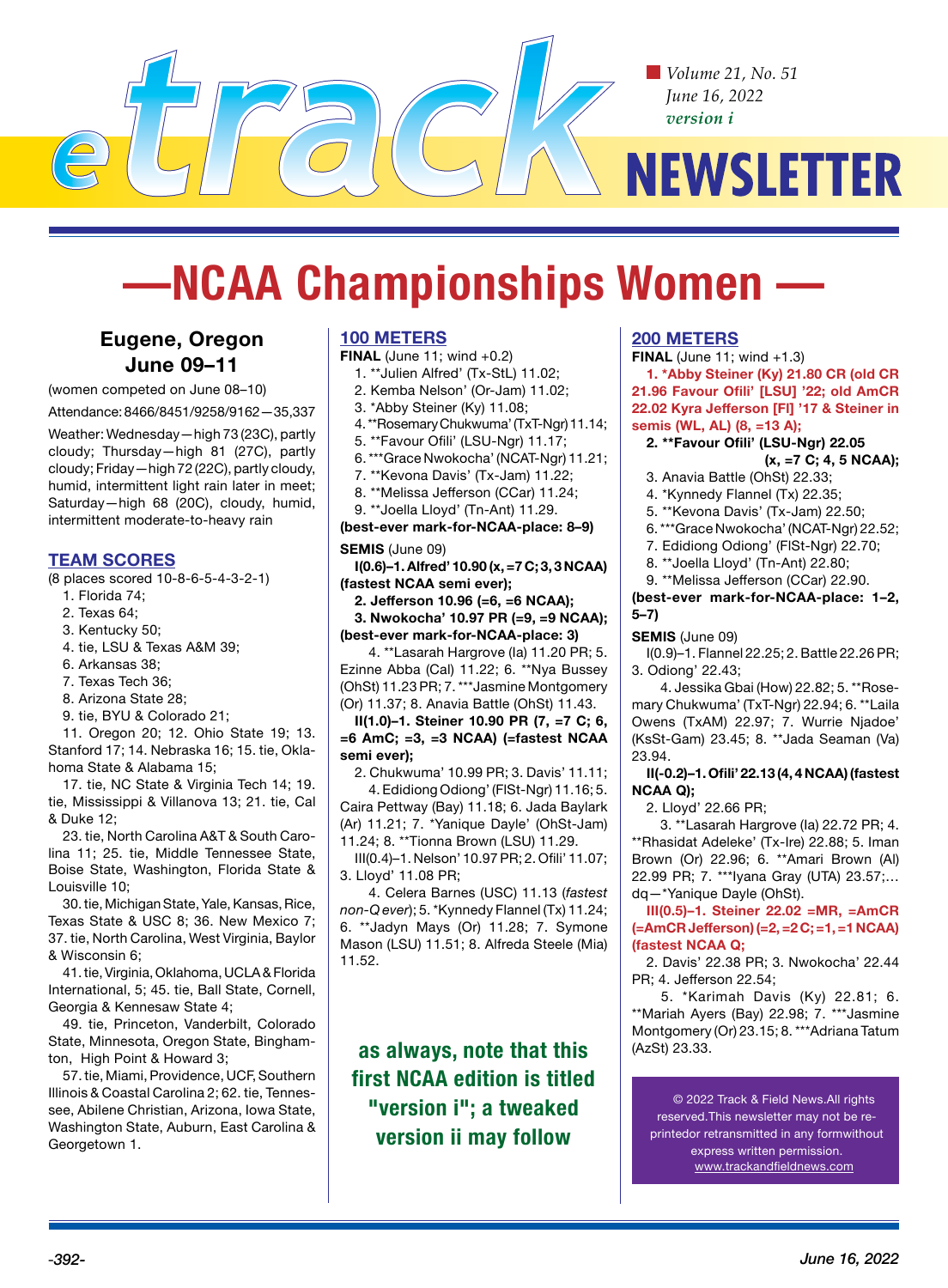## **400 METERS**

#### **FINAL** (June 11)

**1. \*\*Talitha Diggs (Fl) 49.99 PR (AL, AmCL)** 

# **(=5, =7 C; =4, =6 AmC; 3, 3 NCAA);**

- 2. \*\*Charokee Young' (TxAM-Jam) 50.65;
- 3. \*Kennedy Simon (Tx) 50.69;
- 4. \*Alexis Holmes (Ky) 50.71 PR;
- 5. \*Stacey Ann Williams' (Tx-Jam) 51.13;
- 6. Shae Anderson (UCLA) 51.50;
- 7. \*\*\*Rosey Effiong (Ar) 51.55;
- 8. \*\*\*Kavia Francis' (Bay-Jam) 52.16;
- 9. Makenzie Dunmore (SC) 54.73.

**(best-ever mark-for-NCAA place: 4, =5)**

#### **SEMIS** (June 09)

**I–1. Diggs 50.08 PR (8, x C; 7, x AmC; 3, 3 NCAA);** 

**2. Williams' 50.18 PR (=6, =7 NCAA);** 

3. Anderson 50.94 PR; 4. Francis' 51.17;

5. \*\*Megan Moss' (Ky-Bah) 51.73 PR (*fastest non-Q ever*); 6. \*\*Ziyah Holman (Mi) 51.89; 7. \*\*Shalysa Wray' (KsSt-Cay) 52.94; 8. \*\*\*Mekenze Kelley (CCar) 54.25.

II–1. Young' 50.46; 2. Dunmore 51.62 PR; 3. Taiya Shelby (Vand) 51.64 (*fastest* 

*non-Q ever*); 4. Taylor Manson (Fl) 51.65; 5. \*\*Moriah Oliveira (Mia) 51.76 PR; 6. Bailey Lear (USC) 51.87; 7. Morgan Burks-Magee (Ar) 52.02 PR; 8. \*Jan'Taijah Ford (USC) 52.26.

III–1. Simon 50.45 PR; 2. Holmes 50.75; 3. Effiong 51.06 PR; 4. Delecia McDuffie (NCAT) 51.24 PR (*fastest non-Q ever*); 5. \*\*Jermaisha Arnold (CCar) 51.24 PR; 6. \*Tierra Robinson-Jones (TxAM) 51.73; 7. \*\*\*Caitlyn Bobb' (MdBC-Ber) 51.84 PR; 8. \*\*\*Imaobong Nse Uko' (Bay-Ngr) 51.89.

# **800 METERS**

**FINAL** (June 11)

- 1. Kristie Schoffield (Boise) 2:01.09 PR (58.82/62.27);
- 2. McKenna Keegan (Vill) 2:01.71 (59.32/62.39);
- 3. \*\*\*Gabija Galvydytė' (OkSt-Lit) 2:01.76 PR (59.05/62.71);
- 4. \*Imogen Barrett' (Fl-Aus) 2:02.05 (59.09/62.96);

5. \*Sarah Hendrick (KennSt) 2:02.19 (59.53/62.66);

- 6. \*Valery Tobias (Tx) 2:02.74
- (60.13/62.61);

7. Aaliyah Miller (Bay) 2:03.05

- (57.62/65.43); 8. \*Katy-Ann McDonald' (LSU-GB) 2:03.57 (59.30/64.27);
- 9. \*Gabrielle Wilkinson (Fl) 2:06.40 (59.81/66.59).

#### **SEMIS** (June 09)

I–1. Tobias 2:03.50; 2. Wilkinson 2:03.70;

3. Aurora Rynda' (Mi-Can) 2:03.85; 4. Presley Weems (Aub) 2:04.65; 5. \*Claire Seymour (BYU) 2:04.91; 6. \*\*Laura Pellicoro' (Port-Ita) 2:05.59; 7. \*Katherine Mitchell (BC) 2:05.86; 8. \*\*Ellie Deligianni' (Stan-Gre) 2:07.21.

II–1. Galvydyte' 2:02.46 PR; 2. McDonald' 2:02.51; 3. Miller 2:03.05;

4. Avi' Tal Wilson-Perteete (TxAM) 2:03.50 (*fastest non-Q ever*); 5. \*\*Sydney Steely (MsSt) 2:03.85; 6. Honour Finley (Ks) 2:04.42; 7. \*Rachel Gearing (PennSt) 2:05.41; 8. Victoria Tachinski' (PennSt-Can) 2:06.16.

III–1. Schoffield 2:01.79; 2. Keegan 2:01.82; 3. Barrett' 2:02.24; 4. Hendrick 2:02.34;

5. \*Dorcus Ewoi (Campb) 2:03.17 PR (*fastest non-Q ever*); 6. \*\*Carley Thomas' (Wa-Aus) 2:03.44; 7. \*Kassidy Johnson (KsSt) 2:03.85; 8. \*\*Josefine Eriksen' (Ut-Nor) 2:09.57.

# **1500 METERS**

**FINAL** (June 11) **1. \*\*Sintayehu Vissa' (Ms-Ita) 4:09.42**

#### **(=9, =10 NCAA)**

- (49.72, 69.72 [1:59.44], 68.07 [3:07.51], 61.91) (61.91, 2:09.98, 3:19.70);
- 2. Micaela Degenero (Co) 4:09.62
- (61.20, 2:09.39, 3:19.70);

3. Christina Aragon (Stan) 4:10.00 (62.08, 2:10.08, 3:19.78);

4. Krissy Gear (Ar) 4:10.06

(62.70, 2:10.91, 3:20.72);

5. Julia Heymach (Stan) 4:10.58

- (62.93, 2:10.91, 3:20.45);
- 6. Emily Mackay (Bing) 4:11.10
- (63.39, 2:11.19, 3:20.74);

7. \*\*\*Shannon Flockhart' (Prov-GB)

4:11.11

(63.33, 2:11.52, 3:21.31); 8. Eusila Chepkemei' (MTn-Ken) 4:11.44 (63.50, 2:11.75, 3:21.49);

9. \*\*Olivia Howell (Il) 4:12.22;

10. \*\*\*Maia Ramsden' (Harv-NZ) 4:12.46;

11. Ellie Leather' (Cinc-GB) 4:13.37;

12. \*Melissa Tanaka (Stan) 4:21.28.

# **(best-ever mark-for-NCAA-place: 5–11)**

**SEMIS** (June 09)

I–1. Mackay 4:21.44; 2. Aragon 4:21.53; 3. Degenero 4:21.61; 4. Flockhart' 4:21.76; 5. Chepkemei' 4:21.84;

6. \*Caroline Timm (Prin) 4:22.32; 7. \*Anna Gibson (Wa) 4:22.42; 8. \*Izzy Thornton-Bott' (Or-Aus) 4:23.90; 9. \*Abbe Goldstein (NM) 4:25.25; 10. \*\*Gracie Morris (TCU) 4:25.53; 11. \*Nevada Mareno (NCSt) 4:26.52; 12. Anna Vess (NCSt) 4:34.08.

II–1. Vissa' 4:13.13; 2. Heymach 4:13.45; 3. Gear 4:13.48; 4. Howell 4:13.76; 5. Ramsden' 4:14.12; 6. Leather' 4:14.20; 7. Tanaka 4:14.43;

8. \*\*Flomena Asekol' (Al-Ken) 4:14.46; 9. \*Stefanie Parsons (NM) 4:14.58; 10. \*\*Megan Marvin (Furm) 4:15.76; 11. Grace Jensen (Vand) 4:17.07; 12. Rachel McArthur (Co) 4:21.15.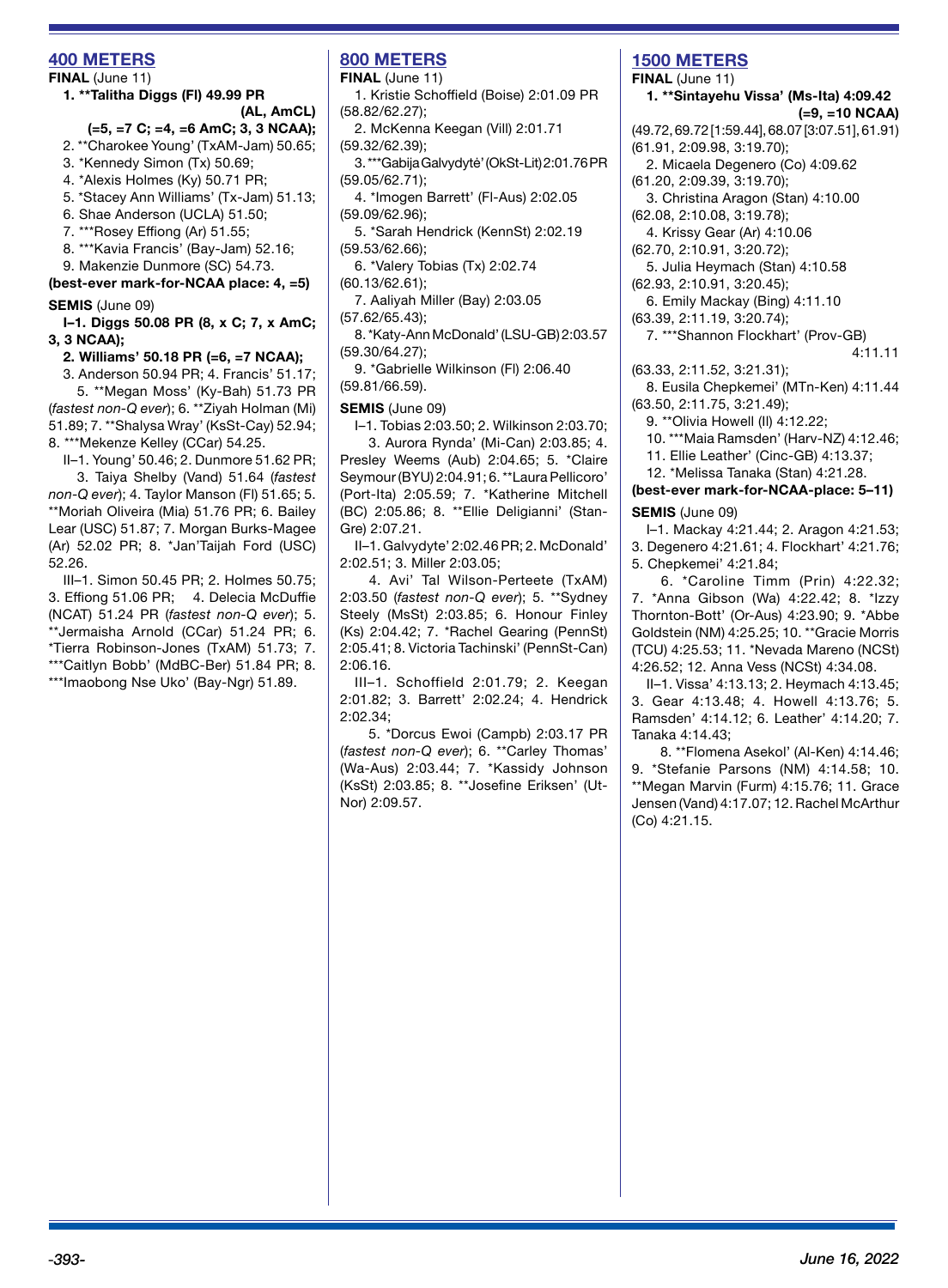#### **STEEPLE**

**FINAL** (June 11; interior water jump) **1. Courtney Wayment (BYU) 9:16.00 CR (old CR 9:24.41 Courtney Frerichs [NM] '16) (AL) (5, x A)** 

(38.60, 73.93 [1:52.53], 76.81 [3:09.34], 74.73 [4:24.07], 74.53 [5:38.60], 73.36 [6:51.96], 73.22 [8:05.18], 70.82) (70.82, 2:24.04, 3:37.40, 4:51.93);

**2. \*Kayley Delay (Yale) 9:25.08 PR (3, 3 C, NCAA)** 

(72.27, 2:28.55);

**3. \*\*Ceili McCabe' (WV-Can) 9:31.14 PR (7, 11 C; 6, 7 NCAA)** 

(72.47, 2:28.80);

**4. \*Madie Boreman (Co) 9:33.02 PR (9, x AmC)10, x NCAA)** 

(73.24, 2:30.38);

5. \*\*Elise Thorner' (NM-GB) 9:33.99 (73.10, 2:30.75);

6. \*Kaylee Mitchell (OrSt) 9:34.59 PR (73.67, 2:30.92);

7. Logan Jolly (Ar) 9:34.76 PR (72.53, 2:29.06);

8. Adva Cohen' (NM-Isr) 9:35.60 PR (72.98, 2:30.70);

9. \*\*Olivia Markezich (NDm) 9:35.80 PR; 10. \*Grace Fetherstonhaugh' (OrSt-Can)

9:37.56 PR;

11. Alissa Niggemann (Wi) 9:39.96 PR;

12. Joyce Kimeli' (Aub-Ken) 9:41.48. (best-ever mark-for-NCAA-place: 1–3, 5–12)

#### **SEMIS** (June 09)

I–1. Jolly 9:38.13; 2. Markezich 9:40.81; 3. McCabe' 9:41.10; 4. Wayment 9:41.21; 5. Fetherstonhaugh' 9:45.17; 6. Cohen' 9:45.18;

7. \*Emily Cole (Duke) 9:57.09; 8. \*\*Laura Taborda' (EnKy-Por) 10:03.13; 9. \*\*Sasha Neglia (NC) 10:15.44; 10. Kayla Schiera (SnIl) 10:29.58; 11. \*\*Lexy Halladay (BYU) 10:31.38; 12. Annie Boos (Syr) 10:35.61.

II–1. Mitchell 9:41.51; 2. Boreman 9:41.95; 3. Kimeli' 9:42.27; 4. Niggemann 9:42.75; 5. Thorner' 9:43.00; 6. Delay 9:43.86;

7. Kayla Windemuller (Mi) 9:47.36; 8. \*\*Carmen Riano (M/O) 9:48.81; 9. \*Perri Bockrath (Ky) 9:57.58; 10. \*Gabrielle Orie (Co) 10:04.28; 11. \*\*Helena Lindsay (Va) 10:14.78; 12. \*Malia Pivec (Or) 10:23.96.

#### **5000 METERS RESULTS** (June 11)

**1. \*\*Katelyn Tuohy (NCSt) 15:18.39 (3, 3 NCAA)**

(35.30, 77.78 [1:53.08], 75.45 [3:08.53], 75.11 [4:23.64], 74.66 [5:38.30], 74.95 [6:53.25], 74.90 [8:08.15], 75.01 [9:23.16], 72.66 [10:35.82], 72.31 [11:48.13], 71.77 [12:59.90], 69.18 [14:09.08], 69.31) (69.31, 2:18.49, 4:42.57);

**2. \*\*\*Parker Valby (Fl) 15:20.10 PR (4, 4 NCAA)**

(69.88, 2:20.47, 4:44.30); **3. \*\*Taylor Roe (OkSt) 15:24.41** 

**(6, 7 NCAA)**

(72.17, 2:24.02, 4:48.20); **4. \*Mercy Chelangat' (Al-Ken) 15:24.54 (7, 8 NCAA)**

(71.46, 2:23.81, 4:48.45);

**5. \*Lauren Gregory (Ar) 15:28.33 (9, 10 NCAA)**

(67.84, 2:19.98, 4:50.35);

6. Abby Nichols (Co) 15:33.09

(73.00, 2:30.03, 4:57.08);

7. \*\*Gracelyn Larkin' (NM-Can) 15:33.10 (68.69, 2:24.59, 4:54.86);

8. \*\*Isabel Van Camp (Ar) 15:35.64 PR (71.39, 2:27.06, 4:58.82);

9. \*\*\*Marlee Starliper (NCSt) 15:36.51 PR;

10. \*Samantha Bush (NCSt) 15:42.61;

11. Hannah Steelman (NCSt) 15:43.45;

12. \*Cara Woolnough (Ut) 15:45.26;

13. \*Sydney Seymour (Tn) 15:51.50;

14. \*\*\*Emily Covert (Co) 15:52.99;

15. \*\*Lucy Jenks (Stan) 15:55.19;

16. \*\*Amelia Mazza-Downie' (NM-Aus) 15:58.39;

17. \*\*Amaris Tyynismaa (Al) 15:59.08;

18. \*\*\*Emma Heckel' (NM-Ger) 16:01.51;

19. Eusila Chepkemei' (MTn-Ken) 16:01.65;

20. \*Savannah Shaw (NCSt) 16:02.32;

21. Nicole Fegans (GaT) 16:05.64;

22. Bethany Hasz (Mn) 16:12.58;

23. \*India Johnson (Co) 16:16.09;

… dnf—\*Elizabeth Mancini (LaS).

**(best-ever mark-for-NCAA-place: 2–23)**

# **10,000 METERS**

**RESULTS** (June 09)

1. \*Mercy Chelangat' (Al-Ken) 32:37.08 (80.39, 79.24 [2:39.63], 80.78 [4:00.41], 79.59 [5:20.00], 81.39 [6:41.39], 82.26 [8:03.65], 84.41 [9:28.06], 83.98 [10:52.04], 81.41 [12:13.45], 80.62 [13:34.07], 79.73 [14:53.80], 78.65 [16:12.45], 76.43 [17:28.88], 76.63 [18:45.51], 76.47 [20:01.98], 77.21 [21:19.19], 77.39 [22:36.58], 77.49 [23:54.07], 75.34 [25:09.41], 73.60 [26:23.01], 75.26 [27:38.27], 76.07 [28:54.34], 75.04 [30:09.38], 74.62 [31:24.00], 73.08)

(73.08, 2:27.70, 3:42.74, 4:58.81); 2. \*\*Grace Forbes (Rice) 32:48.07

(75.48, 2:31.89, 3:49.33, 5:04.80);

3. Jenna Magness (MiSt) 32:59.96 PR (75.43, 2:33.96, 3:52.11, 5:09.70);

4. \*\*\*Emily Covert (Co) 33:14.64

(73.45, 2:34.90, 3:57.15, 5:18.22);

5. \*Alexandra Hays (NCSt) 33:16.16

(74.15, 2:33.44, 3:52.76, 5:13.20);

6. \*\*Gabby Hentemann (OkSt) 33:18.04 PR (75.66, 2:35.20, 3:54.90, 5:15.35);

7. \*Haley Herberg (Wa) 33:20.33

(77.05, 2:39.40, 4:03.22, 5:27.16);

8. Charlotte Dannatt (Gtn) 33:26.78 PR (76.54, 2:35.22, 3:56.94, 5:18.77);

9. \*\*Amelia Mazza-Downie' (NM-Aus) 33:31.99;

10. \*India Johnson (Co) 33:34.93;

11. Jessa Hanson (NnAz) 33:35.74;

12. \*Everlyn Kemboi' (UtV-Ken) 33:41.50;

13. \*\*Maggie Donahue (Gtn) 33:42.99;

14. \*\*\*Emma Heckel' (NM-Ger) 33:43.01;

15. \*Makayla Perez (MiSt) 33:43.76;

16. \*\*Gionna Quarzo (NCSt) 33:46.78;

17. Hannah Branch (UtV) 33:49.23;

18. \*\*Louise Lounes (UNCC) 34:04.06;

19. \*\*\*Daisy Liljegren (BU) 34:05.69;

20. \*Katie Rose Blachowicz (NDm) 34:09.40;

21. \*\*Faith Linga (Tol) 34:19.43;

22. \*Aubrey Frentheway (BYU) 34:31.59;

23. Michaela Reinhart (Duke) 34:52.50;

… dnf—\*Lauren Gregory (Ar).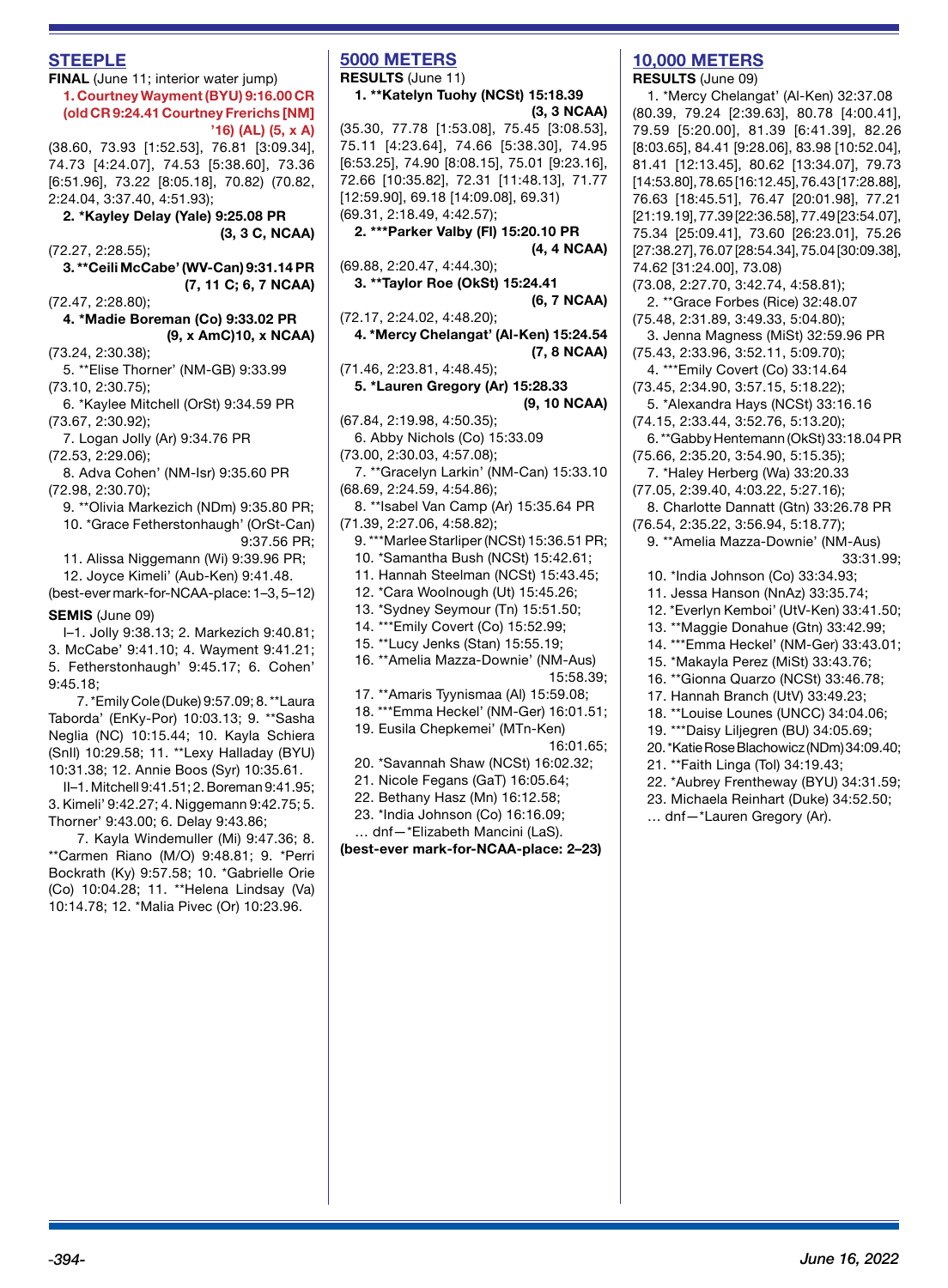#### **100 HURDLES**

# **FINAL** (June 11; wind -0.2) **1. \*\*Alia Armstrong (LSU) 12.57**

- **(=8, x NCAA);**
- 2. \*\*Jasmine Jones (USC) 12.66 PR;
- 3. \*Masai Russell (Ky) 12.81;
- 4. Paula Salmon (NCAT) 12.85;
- 5. Kaylah Robinson (TxAM) 12.86;
- 6. \*\*Destiny Huven (Wi) 12.92;
- 7. \*Demisha Roswell' (TxT-Jam) 12.94;
- 8. Destinee Rocker (SC) 13.07;
- … dq—\*\*Rayniah Jones (UCF).

#### **SEMIS** (June 09)

I(0.2)–1. Armstrong 12.55 PR; 2. Jones 12.72 PR; 3. Huven 12.82 PR; 4. Rocker 12.95 PR;

5. \*\*\*Micaela De Mello' (WaSt-Bra) 13.15; 6. Yasmin Brooks (PennSt) 13.17;… dnf—\*Yoveinny Mota (Ar);… dq—\*\*\*Alexis Glasco (CCar).

II(0.5)–1. Russell 12.77; 2. Robinson 12.87;

3. Trishauna Hemmings' (Clem-Jam) 13.04; 4. \*\*\*Jalaysiya Smith (USC) 13.05 PR; 5. Alexus Pyles (OhSt) 13.07 PR; 6. \*Talie Bonds (Az) 13.15; 7. \*Shaneylix Davila' (SFl-PR) 13.31; 8. \*\*Shani'a Bellamy (CCar) 13.60.

III(-0.3)–1. Salmon 12.68; 2. Roswell' 12.93; 3. Jones 12.95;

4. Naomi Taylor (Hous) 12.97 PR; 5. Deshae Wise (TxAM) 13.07; 6. \*\*Aasia Laurencin (Mi) 13.12; 7. Camri Austin (Ok) 13.16;… dnc—\*\*\*Ackera Nugent (Bay).

# **400 HURDLES**

**FINAL** (June 11)

- **1. \*\*Britton Wilson (Ar) 53.86 (x, 9 C; 5, 6 NCAA);**
- 2. \*\*Anna Hall (Fl) 54.76;
- 3. Lauren Hoffman (Duke) 55.58;
- 4. \*Masai Russell (Ky) 55.83;
- 5. Deshae Wise (TxAM) 55.99;
- 6. Bianca Stubler (Wi) 56.49;
- 7. \*\*Vanessa Watson (Fl) 56.83;
- 8. Shannon Meisberger (Az) 56.83;
- 9. \*Jessica Wright (How) 58.12.

**SEMIS** (June 09)

I–1. Russell 56.15; 2. Stubler 56.23 PR; 3. Wise 56.24; 4. Watson 56.75;

5. \*\*Abbey Glynn (Co) 57.18; 6. \*\*Alexandra Webster (Or) 57.25; 7. \*Katie Martin (Louis) 58.06; 8. \*\*K'Ja Talley (Pur) 58.71.

II–1. Hall 54.48 PR; 2. Hoffman 55.47 PR; 3. Meisberger 55.79;

4. \*\*Gontse Morake' (Bay-SA) 57.17; 5. \*\*\*Garriel White' (LSU-Jam) 57.78; 6. Erin Dowd (Ia) 58.08; 7. \*\*Nissi Kabongo (SFA) 59.22; 8. \*\*Shani'a Bellamy (CCar) 59.61. III–1. Wilson 54.72; 2. Wright 57.35;

3. Asia Jinks (Aub) 57.52; 4. \*Sanique Walker' (SFl-Jam) 58.42; 5. \*\*\*Abigail Schaaffe' (Mn-Jam) 58.77; 6. \*\*Chanler Robinson (OhSt) 58.96; 7. \*\*Paige Magee (Ia) 59.69;… dnc—Milan Young (Tx).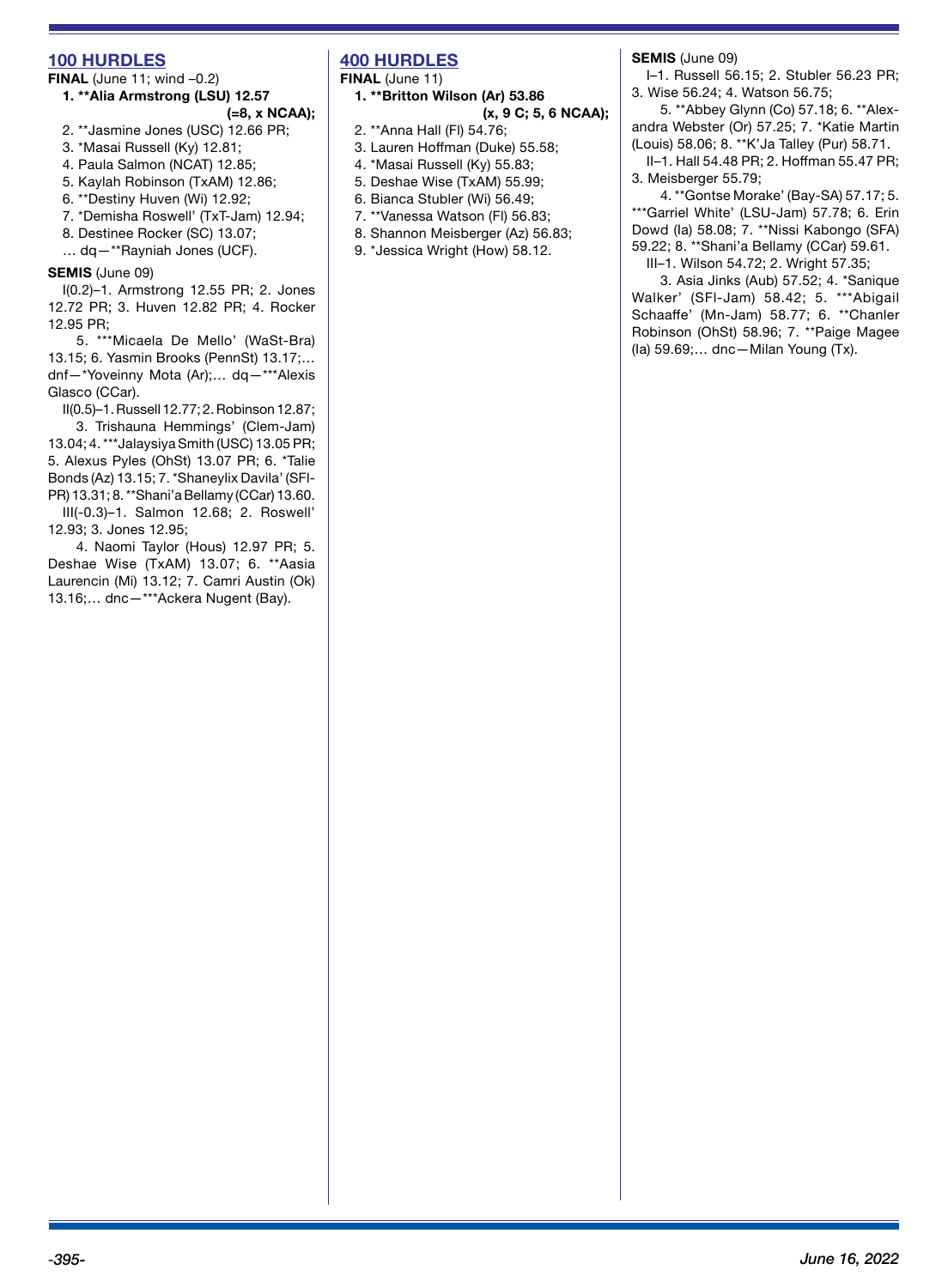#### **4 x 100**

**FINAL** (June 11) 1. Texas 42.42 (Julien Alfred', Rhasidat Adeleke', Kevona Davis', Kynnedy Flannel); 2. Kentucky 42.55 (Shadajah Ballard, Abby Steiner, Masai Russell, Karimah Davis); 3. Oregon 42.59 (Jadyn Mays, Kemba Nelson', Jasmin Reed, Jasmine Montgomery); 4. LSU 42.62 (Alia Armstrong, Favour Ofili', Tionna Brown, Thelma Davies); 5. Florida State 43.18 (Edidiong Odiong', SayvonToombs', Ka'Tia Seymour, Ashley Seymour); 6. Ohio State 43.52 (Yanique Dayle, Anavia Battle, Nya Bussey, Leah Bertrand); 7. UCF 43.69 (Rayniah Jones, Ciara Holback, Beyonce Defreitas, I'Asia Wilson); 8. Coastal Carolina 43.78 (Kayla Sweeney, Shani'a Bellamy, Jermaisha Arnold, Melissa Jefferson); … dq—South Carolina (Jayla Jamison, Makenzie Dunmore, Angel Frank, Tierra Frasier). **(best-ever mark-for-NCAA-place: 3–4) SEMIS** (June 09)

I–1. LSU 42.59; 2. UCF 43.22; 3. Coastal Carolina 43.23;

4. USC 43.42 (*fastest non-Q ever*) (Jones, Barnes, Okonkwo, Moody); 5. UCLA 43.39 (Léger', Pierre-Webster', Doane, Anderson); 6. Iowa 43.79 (Hargrove, Love, Dowd); 7. Alabama 43.85 (Ballard, Brown, Stanisclaus', Fields); 8. Minnesota 44.08 (Frye, Lewis', Hansen, Young).

#### **II–1. Texas 42.34 (CL) (#5 school, #3 NCAA school) (5 NCAA);**

2. Kentucky 42.53;

3. Mississippi 43.75 (Womack, Augustine, Eckford, Rowe); 4. Baylor 43.78 (Ayers, Pettway, Washington, Bullard; 5. Duke 44.04 (Geiser, Simmons, Bieber, Turner); 6. UT Arlington 44.92 (Talabi', Gray, Terrell, Ugorji);… dnf—Clemson (Clark, Grant', Myrie', Hemmings'), Texas A&M (Martin, Owens, Robinson, Hall).

III–1. Oregon 42.64; 2. Florida State 42.78; 3. Ohio State 43.11; 4. South Carolina 43.21;

5. Oklahoma 44.67 (Hayes, Giles, Austin, Atkinson); 6. San Diego State 44.71 (McDonald, Harris, Watt, Moore);… dq—Cal (Hicks, Grady, Stevens', Shaheed), Purdue (Kouyeth, Roberts, Campbell', Christopher).

# **4 x 400**

**FINAL (June 11) 1. Kentucky 3:22.55** 

**(=4 C; 2 NCAA; #2 NCAA school)**

(Karimah Davis 51.5, Dajour Miles 51.9, Abby Steiner 48.92 [*#2 NCAA split ever*], Alexis Holmes 50.21); **2. Texas 3:23.35** 

**(=9 C; =4 NCAA; =#5 NCAA school)** (Kennedy Simon 51.8, Rhasidat Adeleke' 49.5 *[=#6 NCAA split ever*], Julien Alfred' 51.96, Stacey Ann Williams' 50.12);

**3. Arkansas 3:23.69** 

**(6 NCAA; #6 NCAA school)** (Morgan Burks-Magee 52.4, Rosey Effiong 50.3, Jada Baylark 51.44, Britton Wilson 49.55 *[#4 NCAA split ever*]);

**4. Texas A&M 3:24.55 (10 NCAA)** (Tierra Robinson-Jones 52.3, Jaevin Reed 51.2, Laila Martin 51.03,

Charokee Young' 50.07); **5. South Carolina 3:25.78** 

## **(#9 NCAA school)**

(Stephanie Davis 50.8, Makenzie Dunmore 50.3, Angel Frank 52.51, Jahnile Registre 52.23);

6. Howard 3:28.39

(Ozioma Scott 53.5, Jessica Wright 52.0, Ameenah Saalih 52.40, Jessika Gbai' 50.51); 7. UCLA 3:28.71

(Catherine Leger' 53.0, Shae Anderson 50.9, Makenzy Pierre-Webster 52.21,

Kate Jendrezak 52.58);

8. Baylor 3:28.89

(Mariah Ayers 52.7, Kavia Francis' 51.4, Gontse Morake' 53.02,

Imaobong Nse Uko' 51.75);

9. Florida 3:31.16

(Taylor Manson 52.2, Doneisha Anderson' 53.9, Caitlan Tate 52.55, Talitha Diggs 52.52). **(best-ever mark-for-NCAA-place: =2, 3–5)**

# **— 4x4 Handoffs —**

#### **Leg 1:**

1. South Carolina 50.8; 2. **Kentucky** 51.5; 3. **Texas** 51.8; 4. Florida 52.2; 5. Texas A&M 52.3; 6. **Arkansas** 52.4; 7. Baylor 52.7; 8. UCLA 53.0; 9. Howard 53.5

#### **Leg 2:**

1. South Carolina 1:41.04; 2. **Texas** 1:41.27; 3. **Arkansas** 1:42.70; 4. **Kentucky** 1:43.42; 5. Texas A&M 1:43.45; 6. UCLA 1:43.92; 7. Baylor 1:44.12; 8. Howard 1:45.48; 9. Florida 1:46.09 **Leg 3:**

1. **Kentucky** 2:32.34; 2. **Texas** 2:33.23; 3. South Carolina 2:33.55; 4. **Arkansas** 2:34.14; 5. Texas A&M 2:34.48; 6. UCLA 2:36.16; 7. Howard 2:37.88; 8. Baylor 2:37.14; 9. Florida 2:38.64

**SEMIS** (June 09)

I–1. Arkansas 3:27.52 (Baylark 52.74, Wilson 50.77); 2. South Carolina 3:31.80 (Frank 53.38, Registre 53.38);

3. Ohio State 3:33.40 (Murphy 52.94, Robinson 53.35); 4. USC 3:35.52 (Jones 54.10, Okonkwo 54.73); 5. Duke 3:36.40 (Hoffman 53.71, McGinnis 54.48); 6. Minnesota 3:37.53 (Larson 55.24, Schaafe 55.58); 7. Colorado 3:40.44 (Jenkins 55.46, Glynn 54.43); 8. Tennessee 3:41.31 (Robinson-Hubbard 54.36, O'Neil 56.73).

II–1. Texas 3:27.88 (Alfred' 52.80, Williams' 50.71); 2. Florida 3:28.40 (Anderson' 53.10, Diggs 50.57); 3. UCLA 3:29.17 (Pierre-Webster' 52.97, Jendrezak 52.06);

4. Alabama 3:31.29 (*fastest non-Q ever*) (Brown 52.68, Ballard 52.51); 5. Clemson 3:35.09 (Clark 53.81, Williams 53.32); 6. Purdue 3:36.18 (Kouyeth 53.74, Williams 54.63); 7. Texas Tech 3:36.62 (Omovoh' 53.49, Dubarry-Gay' 52.23); 8. Kansas State 3:37.70 (Wray' 53.91, Ferguson 54.85).

III–1. Texas A&M 3:25.63 (Robinson-Jones, Reed, Martin 51.74, Young' 50.20); 2. Kentucky 3:25.67 (Moss' 51.96, Holmes 50.22); 3. Baylor 3:29.03 (Morake' 52.20, Nse Uko' 52.91); 4. Howard 3:30.60 (Saalih 52.86, Gbai 52.29);

5. LSU 3:32.13 (Rose 53.48, White' 53.79); 6. San Diego State 3:34.79 (Dyer 53.93, Roberson 52.25); 7. Kansas 3:34.96 (Wright' 55.05, Finley 51.58); 8. Vanderbilt 3:36.62 (Bishop 56.05, Brown 53.98).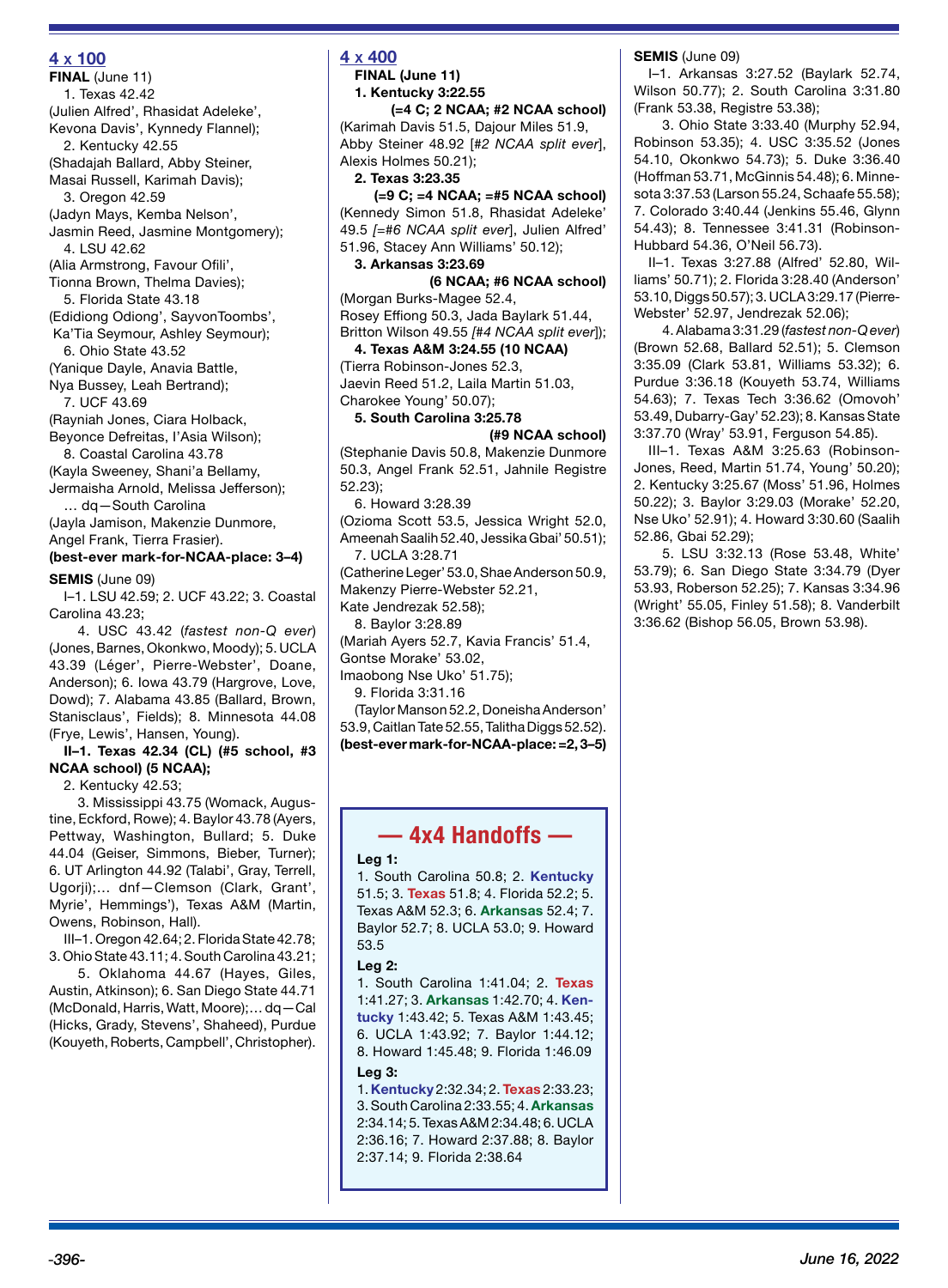| <b>HIGH JUMP</b>                                                       |  |
|------------------------------------------------------------------------|--|
| <b>RESULTS (June 11)</b>                                               |  |
| 1. *Lamara Distin' (TxAM-Jam)                                          |  |
| 6-4% (1.95) (=2, =2 NCAA);                                             |  |
| 2. Abigail Kwarteng' (MTn-Gha)                                         |  |
| $6-3\frac{1}{2}$ (1.92) = NR;                                          |  |
| 3. **Rachel Glenn (SC) 6-11/4 (1.86);                                  |  |
| 4. *Sanaa Barnes (Vill) 6-0 (1.83);                                    |  |
| 5. *Charity Griffith (Ball) 6-0;                                       |  |
| $=6.$ **Nyagoa Bayak (LSU) 6-0;                                        |  |
| =6. Marguerite Lorenzo' (Corn-Can) 6-0;                                |  |
| $=6.$ *** Jenna Rogers (Nb) 6-0;                                       |  |
| $=$ 9. Tyra Gittens' (Tx-Tri) 5-10 <sup>3</sup> / <sub>4</sub> (1.80); |  |
| $=$ 9. **Cierra Tidwell (BYU) 5-10¾;                                   |  |
| 11. ***Elena Kulichenko' (Ga-Rus) 5-10%;                               |  |
| 12. Jamari Drake (Ga) 5-10%;                                           |  |
| 13. *Rylee Anderson (Ks) 5-10%;                                        |  |
| 14. ***Daniella Anglin' (SD-Jam) 5-10%;                                |  |
| =15. *Lucy Corbett (MtSt) 5-94 (1.77);                                 |  |
| =15. *Sakari Famous' (McN-Ber) 5-934;                                  |  |
| 17. **Morgan Smalls (LSU) 5-9%;                                        |  |
| 18. **Nissi Kabongo (SFA) 5-9%;                                        |  |
| 19. *Aislinn Overby (WaSt) 5-9%;                                       |  |
| =20.**Mahogany Jenkins (In) 5-73/4 (1.72);                             |  |
| $=$ 20. *** Nyalaam Jok (Mn) 5-7 $\frac{3}{4}$ ;                       |  |
| $=$ 20. ** Riley Masten (Nb) 5-7 $\frac{3}{4}$ ;                       |  |
| 23. Emma Söderström' (WF-Swe) 5-7%;                                    |  |
| 24. *Sidney Sapp (TxT) 5-734.                                          |  |
|                                                                        |  |

|                 | $5 - 7\frac{3}{4}$ | $5 - 9\frac{3}{4}$ | $5 - 10%$      | $6-0$                    | $6 - 1\frac{1}{4}$ | $6 - 2\frac{1}{4}$ | $6 - 3\frac{1}{2}$ | $6 - 4\frac{3}{4}$ | $6 - 6\frac{3}{4}$ |
|-----------------|--------------------|--------------------|----------------|--------------------------|--------------------|--------------------|--------------------|--------------------|--------------------|
| <b>Glenn</b>    | ppp                | XO                 | $\mathbf{o}$   | XO                       | XO                 | <b>XXX</b>         |                    |                    |                    |
| <b>Jenkins</b>  | $\circ$            | <b>XXX</b>         | -              | -                        | —                  | $\qquad \qquad$    |                    |                    |                    |
| Söderström      | XO                 | <b>XXX</b>         | –              |                          | -                  | -                  |                    |                    |                    |
| Masten          | $\mathbf{o}$       | <b>XXX</b>         | —              |                          |                    | —                  |                    |                    |                    |
| Anglin          | $\circ$            | XO                 | <b>XXO</b>     | <b>XXX</b>               |                    | —                  |                    |                    |                    |
| <b>Gittens</b>  | ppp                | $\circ$            | $\circ$        | <b>XXX</b>               | –                  |                    |                    |                    |                    |
| <b>Drake</b>    | $\mathbf{o}$       | $\circ$            | XO             | <b>XXX</b>               |                    |                    |                    |                    |                    |
| Kabongo         | $\circ$            | XO                 | <b>XXX</b>     | $\overline{\phantom{0}}$ | —                  | —                  |                    |                    |                    |
| Griffith        | $\circ$            | XO                 | $\mathbf{o}$   | XXO                      | <b>XXX</b>         | —                  |                    |                    |                    |
| <b>Smalls</b>   | XO                 | $\circ$            | <b>XXX</b>     | —                        | —                  | -                  |                    |                    |                    |
| <b>Kwarteng</b> | ppp                | $\mathbf{o}$       | $\mathbf{o}$   | $\mathbf{o}$             | XO                 | $\bullet$          | $\mathbf{o}$       | <b>XXX</b>         |                    |
| Lorenzo         | XO                 | XO                 | $\mathbf{o}$   | XXO                      | <b>XXX</b>         | —                  |                    |                    |                    |
| Overby          | XO                 | XXO                | <b>XXX</b>     | -                        | —                  | —                  |                    |                    |                    |
| Bayak           | XO                 | $\circ$            | XO             | <b>XXO</b>               | <b>XXX</b>         | -                  | –                  |                    |                    |
| Kulichenko      | $\circ$            | XO                 | $\mathsf{o}$   | <b>XXX</b>               | —                  |                    |                    |                    |                    |
| Famous          | $\mathbf{o}$       | $\circ$            | <b>XXX</b>     | —                        | -                  | —                  |                    |                    |                    |
| <b>Distin</b>   | ppp                | ppp                | $\mathbf{o}$   | $\mathbf{o}$             | $\mathbf{o}$       | $\bullet$          | $\bullet$          | o                  | <b>XXX</b>         |
| Sapp            | XXO                | <b>XXX</b>         | —              | -                        | —                  | —                  |                    |                    |                    |
| <b>Barnes</b>   | $\mathbf{o}$       | $\circ$            | o              | $\mathsf{o}\,$           | <b>XXX</b>         | —                  |                    |                    |                    |
| Jok             | $\circ$            | <b>XXX</b>         | —              | —                        | -                  |                    |                    |                    |                    |
| <b>Tidwell</b>  | $\circ$            | $\circ$            | $\mathsf{o}\,$ | <b>XXX</b>               | -                  |                    |                    |                    |                    |
| Anderson        | $\mathbf{o}$       | $\circ$            | XXO            | <b>XXX</b>               | —                  | —                  |                    |                    |                    |
| Rogers          | $\circ$            | $\circ$            | XXO            | XXO                      | <b>XXX</b>         | -                  |                    |                    |                    |
| Corbett         | $\mathbf{o}$       | $\mathbf{o}$       | <b>XXX</b>     | —                        | -                  |                    |                    |                    |                    |
|                 | 1.72               | 1.77               | 1.80           | 1.83                     | 1.86               | 1.89               | 1.92               | 1.95               | 2.00               |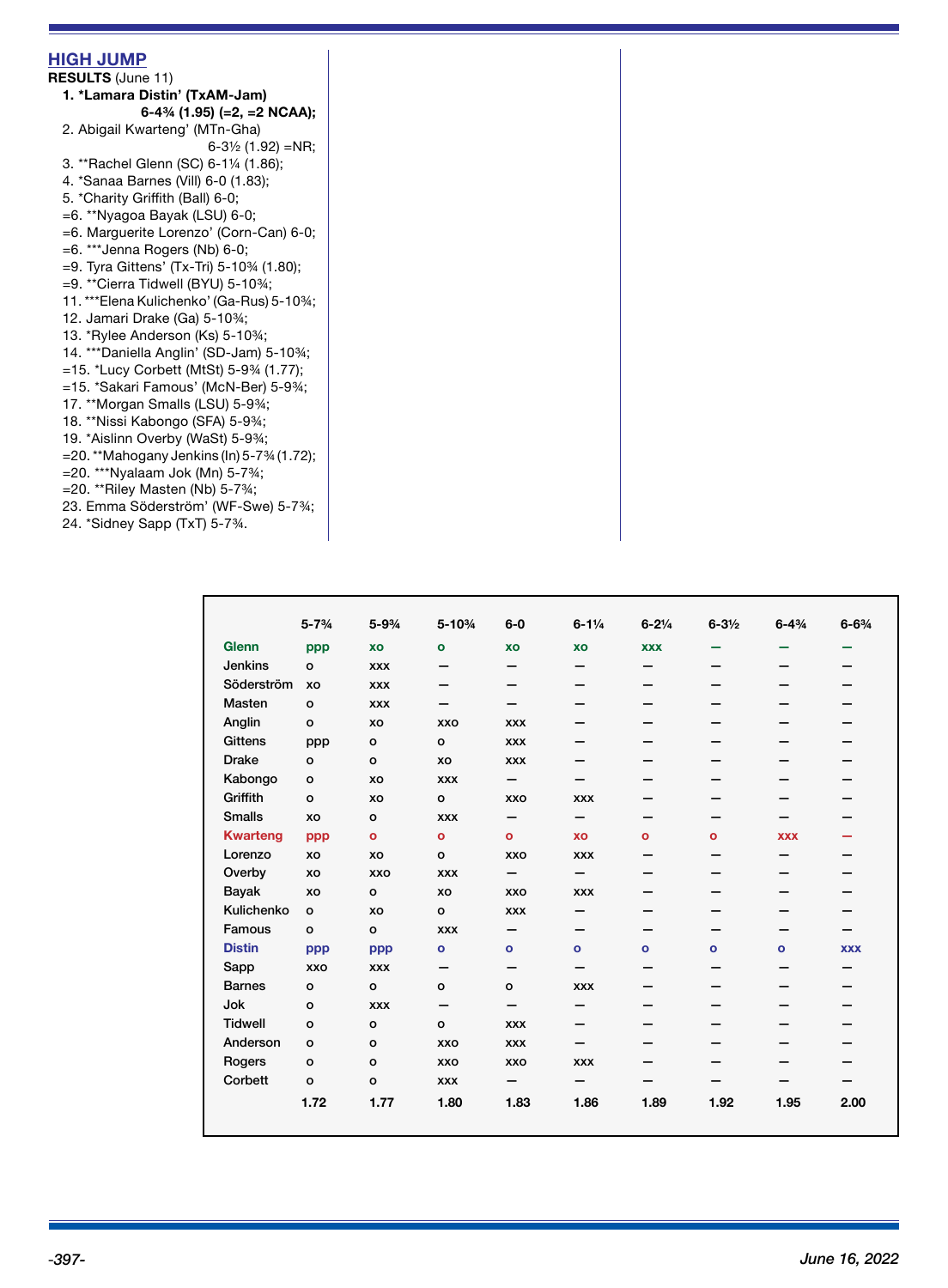| <b>POLE VAULT</b><br><b>RESULTS (June 09)</b><br>1. Gabriela Leon (Louis) 15-1 (4.60) (3,<br>=4 NCAA) (also 14-11/4.55 [=4, =7 NCAA];<br>2. **Amanda Fassold (Ar) 14-11 (4.55)<br>PR (=5, =8 NCAA) (also 14-9/4.50 =PR);<br>3. Lisa Gunnarsson' (LSU-Swe) 14-11<br>$(=5, =8 NCAA);$ |  |
|-------------------------------------------------------------------------------------------------------------------------------------------------------------------------------------------------------------------------------------------------------------------------------------|--|
| 4. Rachel Baxter (VaT) 14-9 (4.50);                                                                                                                                                                                                                                                 |  |
| 5. *** Julia Fixsen (VaT) 14-51/4 (4.40);                                                                                                                                                                                                                                           |  |
| 6. **Sydney Horn (HPt) 14-31/4 (4.35);                                                                                                                                                                                                                                              |  |
| 7. Sophia Franklin (MiSt) 14-31/4;                                                                                                                                                                                                                                                  |  |
| 8. Sommer Knight (ECar) 14-11/4 (4.30);                                                                                                                                                                                                                                             |  |
| 9. Chloe Wall (TxT) 14-11/4;                                                                                                                                                                                                                                                        |  |
| 10. *Bailee McCorkle (Ar) 13-91/4 (4.20) PR;                                                                                                                                                                                                                                        |  |
| 11. *Mackenzie Horn (HPt) 13-91/4;                                                                                                                                                                                                                                                  |  |
| $=$ 12. Tommi Hintnaus (KsSt) 13-9¼;                                                                                                                                                                                                                                                |  |
| $=12.$ ***Chloe Timberg (Rut) 13-91/4;                                                                                                                                                                                                                                              |  |
| 14. **Filippa Miller (Fllnt) 13-91/4;                                                                                                                                                                                                                                               |  |
| 15. Makenna Barton (Wa) 13-31/2 (4.05);                                                                                                                                                                                                                                             |  |
| 16. *** Marleen Mulla' (SD-Est) 13-31/2;                                                                                                                                                                                                                                            |  |
| 17. *** Olivia Lueking (Ok) 13-31/2;                                                                                                                                                                                                                                                |  |
| =18. **Erica Ellis (SFA) 13-3½;                                                                                                                                                                                                                                                     |  |
| $=$ 18. *Kasey Staley (TCU) 13-3½;                                                                                                                                                                                                                                                  |  |
| =18. *Aliyah Welter (Louis) 13-1/2;                                                                                                                                                                                                                                                 |  |
| 21. ** Brittany Bishop (Samf) 13-31/2;                                                                                                                                                                                                                                              |  |
| 22. ** Jaidyn Garrett (SD) 12-91/2 (3.90);                                                                                                                                                                                                                                          |  |
| 23. Alyson Schwartz (GCan) 12-91/2;<br>nh-**Mackenzie Hayward (Ar).                                                                                                                                                                                                                 |  |
| (best-ever mark-for-NCAA-place:                                                                                                                                                                                                                                                     |  |
| $3-4, =5, =7, =9$                                                                                                                                                                                                                                                                   |  |

|                   | $12 - 9\frac{1}{2}$ | $13 - 3\frac{1}{2}$ | 13-91/4      | $14 - 1\frac{1}{4}$ | $14 - 3\frac{1}{4}$ | $14 - 5\frac{1}{4}$ | $14 - 7\frac{1}{4}$      | $14-9$                   | $14 - 11$    | $15 - 1$                 | $15 - 3$ | $15 - 5$  |
|-------------------|---------------------|---------------------|--------------|---------------------|---------------------|---------------------|--------------------------|--------------------------|--------------|--------------------------|----------|-----------|
| <b>Staley</b>     | ppp                 | <b>XXO</b>          | <b>XXX</b>   | —                   |                     |                     | -                        | $\overline{\phantom{0}}$ | -            |                          | –        |           |
| <b>Gunnarsson</b> | ppp                 | ppp                 | $\bullet$    | O                   | ppp                 | $\bullet$           | XO                       | xpp                      | XO           | <b>XXX</b>               | -        |           |
| Fixsen            | ppp                 | o                   | o            | XO                  | ppp                 | XO                  | <b>XXX</b>               |                          | -            |                          |          |           |
| Horn              | ppp                 | o                   | XO           | o                   | o                   | xxp                 | X                        | –                        | -            |                          |          |           |
| <b>McCorkle</b>   | o                   | o                   | o            | <b>XXX</b>          | —                   | —                   | -                        | -                        | -            | -                        | -        |           |
| <b>Ellis</b>      | ppp                 | XXO                 | <b>XXX</b>   | -                   | —                   | —                   | -                        |                          |              |                          |          |           |
| Franklin          | ppp                 | o                   | o            | XO                  | XXO                 | <b>XXX</b>          |                          |                          |              |                          |          |           |
| Knight            | ppp                 | o                   | o            | $\mathbf{o}$        | <b>XXX</b>          | -                   | -                        | -                        | –            |                          |          |           |
| <b>Baxter</b>     | ppp                 | o                   | o            | $\mathbf{o}$        | ppp                 | o                   | XO                       | o                        | xpp          | XX                       |          |           |
| Wall              | ppp                 | o                   | XO           | XXO                 | <b>XXX</b>          | -                   | $\overline{\phantom{m}}$ | -                        | -            | -                        |          |           |
| Barton            | О                   | $\circ$             | <b>XXX</b>   | -                   | -                   | -                   | -                        |                          |              |                          |          |           |
| <b>Hintnaus</b>   | $\mathbf{o}$        | XO                  | <b>XXO</b>   | <b>XXX</b>          | —                   | -                   |                          |                          | -            |                          |          |           |
| Leon              | ppp                 | ppp                 | ppp          | $\bullet$           | ppp                 | XO                  | ppp                      | $\bullet$                | $\mathbf{o}$ | $\mathbf{o}$             | xpp      | <b>XX</b> |
| Timberg           | ppp                 | XO                  | <b>XXO</b>   | <b>XXX</b>          | —                   | —                   | —                        | -                        | -            | -                        | -        |           |
| <b>Bishop</b>     | <b>XXO</b>          | <b>XXO</b>          | <b>XXX</b>   | -                   | -                   | -                   | -                        | -                        | -            | -                        | -        |           |
| Horn              | XO                  | $\mathbf{o}$        | XO           | xpp                 | XX                  | -                   | -                        |                          | -            |                          | –        |           |
| <b>Fassold</b>    | ppp                 | $\mathbf{o}$        | $\mathbf{o}$ | o                   | ppp                 | XO                  | <b>XXO</b>               | $\bullet$                | $\bullet$    | <b>xxp</b>               | x        |           |
| Lueking           | ppp                 | XO                  | <b>XXX</b>   | -                   | -                   | -                   | $\overline{\phantom{m}}$ | —                        | -            | $\overline{\phantom{0}}$ | -        |           |
| Mulla             | XO                  | $\circ$             | <b>XXX</b>   | —                   |                     |                     |                          |                          |              |                          |          |           |
| <b>Miller</b>     | o                   | <b>XXO</b>          | <b>XXO</b>   | <b>XXX</b>          |                     | -                   | -                        |                          | -            |                          | -        |           |
| <b>Schwartz</b>   | <b>XXO</b>          | <b>XXX</b>          | -            | —                   | -                   | -                   | —                        | —                        | -            | -                        | -        |           |
| Garrett           | o                   | <b>XXX</b>          | -            | -                   | -                   |                     | —                        |                          | -            |                          |          |           |
| Hayward           | <b>XXX</b>          | -                   | -            | -                   | –                   | –                   | -                        | -                        | –            |                          | -        |           |
| Welter            | ppp                 | XXO                 | <b>XXX</b>   | –                   |                     | –                   | -                        | —                        |              |                          |          |           |
|                   | 3.90                | 4.05                | 4.20         | 4.30                | 4.35                | 4.40                | 4.45                     | 4.50                     | 4.55         | 4.60                     | 4.65     | 4.70      |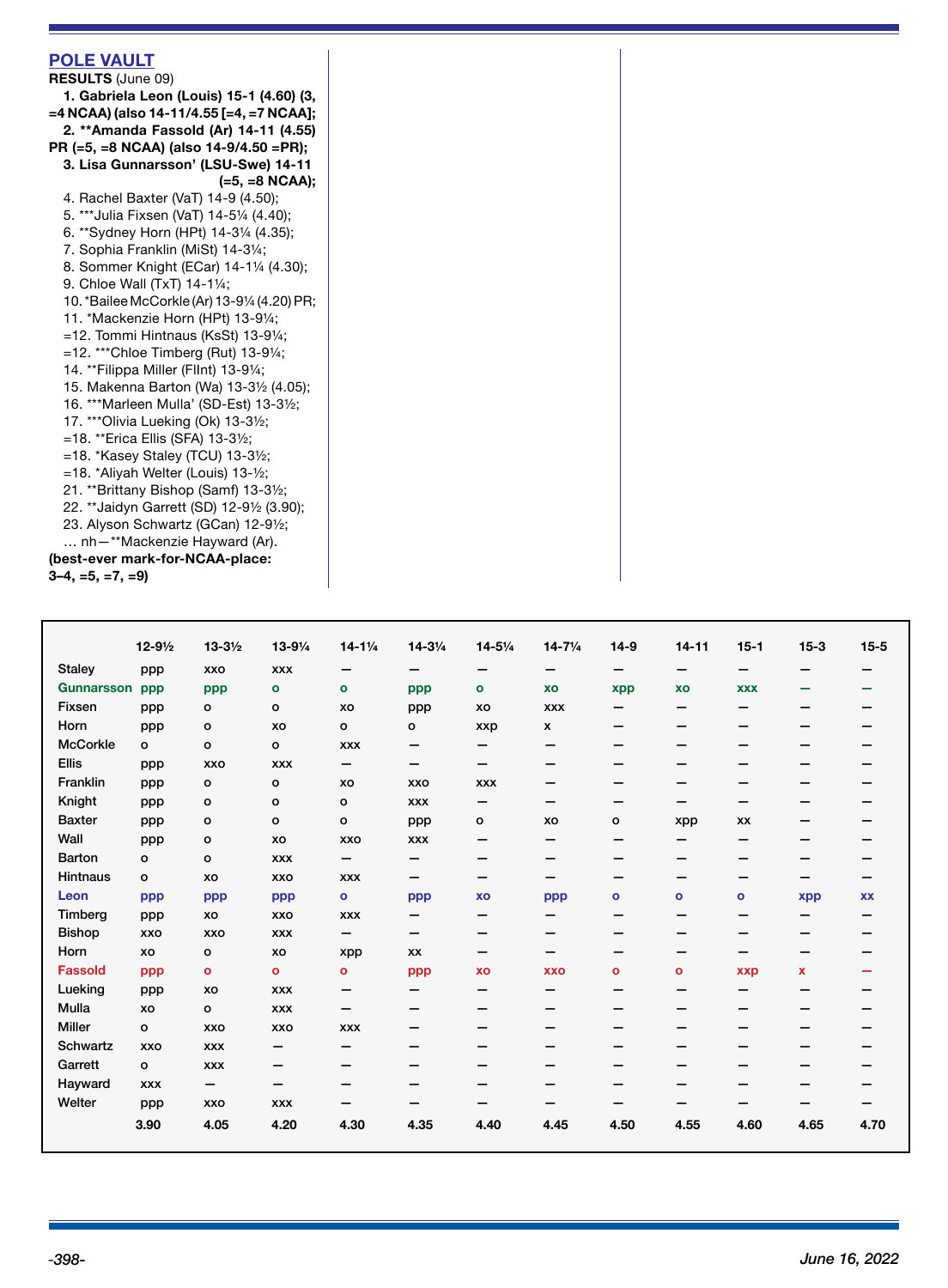## **LONG JUMP**

**RESULTS** (June 09) 1. \*\*Jasmine Moore (Fl) 22-¾ (6.72) (22-¾, 21-11¾, 21-6¼, 21-9, 21-9, p) (6.72, 6.70, 6.56, 6.63, 6.63, p); 2. Deborah Acquah' (TxAM-Gha) 21-8 (6.60) (21-0, f, 21-0, 21-2¾, 21-8, 21-4) (6.40, f, 6.40, 6.47, 6.60, 6.50); 3. Tyra Gittens' (Tx-Tri) 21-6¾w (6.57) (20-9¼, 21-6¾w, f, 20-5, 21-½, 21-2¾) (6.33, 6.57w, f, 6.22, 6.41, 6.47); 4. Monae' Nichols (TxT) 21-5½ (6.54) (21-5½, 20-10, 21-0, f, f, 21-4¼) (6.54, 6.35, 6.40, f, f, 6.51); 5. \*\*Claire Bryant (Fl) 21-4¼ (6.51) (21-4¼, 20-7¼, 20-9¾, 20-5¾, 20-11¼, 21-4) (6.51, 6.28, 6.34, 6.24, 6.38, 6.50); 6. \*\*Morgan Smalls (LSU) 21-2¾ (6.47) (19-10¼, 20-8, 20-2½, f, 21-2¾, 20-7¾) (6.05, 6.30, 6.16, f, 6.47, 6.29); 7. Caira Pettway (Bay) 21-½ (6.41) PR (20-6½, 20-7¼, 20-5w, 20-6½, 20-3¾, 21-½) (6.26, 6.28, 6.22w, 6.26, 6.19, 6.41); 8. \*\*\*Ackelia Smith' (Tx-Jam) 20-9¾ (6.34) (20-½, 20-8½, 20-9, 20-9¾, f, 20-8½) (6.11, 6.31, 6.32, 6.34, f, 6.31); 9. \*\*\*Ayele Gerken' (Mo-Ger) 20-9¼ (6.33); 10. Anna Keefer (NC) 20-6½ (6.26); 11. \*Titiana Marsh (Ga) 20-6½; 12. \*Rachel Hagans (Murr) 20-5¼ (6.23); 13. \*\*LaQwasia Stepney (Nb) 20-5 (6.22); 14. \*Paola Fernandez-Sola' (In-PR) 20-3½ (6.18); 15. \*Elizabeth White (SnUt) 20-3 (6.17); 16. \*\*Rūta Lasmane' (TxT-Lat) 20-3; 17. \*\*\*Velecia Williams' (KsSt-Jam) 20-1 (6.12); 18. \*\*Serena Bolden (LSU) 19-8 (5.99); 19. Ayanna Johnson (Lib) 19-7½ (5.98); 20. \*\*Shaniya Benjamin (SFl) 19-4¼ (5.90); 21. Alex Madlock (Bay) 19-3½ (5.88); 22. \*\*Jasmine Akins (KennSt) 18-8½

(5.70);

… 3f—\*\*Synclair Savage (Louis), Ruth Usoro' (TxT-Nar).

## **TRIPLE JUMP**

**RESULTS** (June 11) **1. \*\*Jasmine Moore (Fl) 46-11¾ (14.32) (out CL) (2, 2 NCAA)** (f, 46-½, 46-11¾, 45-5¼, f, 44-1¼) (f, 14.03, 14.32, 13.85, f, 13.44); 2. Ruth Usoro' (TxT-Ngr) 45-9¼ (13.95) (43-3¾, f, 43-10½, 44-8, 45-9¼, 44-1¼) (13.20, f, 13.37, 13.61, 13.95, 13.44); 3. \*\*Rūta Lasmane' (TxT-Lat) 45-7 (13.89) (44-1¼, 45-½, 45-7, 43-7¾, f, 45-1¾) (13.44, 13.73, 13.89, 13.30, f, 13.76); 4. \*\*\*Ackelia Smith' (Tx-Jam) 45-3 (13.79) (43-9¾, 44-8, 45-3, 44-8¼, 44-6, 45-2¼) (13.35, 13.61, 13.79, 13.62, 13.56, 13.77); 5. \*Titiana Marsh (Ga) 44-5½ (13.55) (42-8¼, 43-4¼, f, 43-½, 43-7, 44-5½) (13.01, 13.21, f, 13.12, 13.28, 13.55); 6. Natricia Hooper' (Fl-Guy) 44-1¼ (13.44) (f, 42-3¼, 43-6, 43-5, 44-1¼, 43-6) (f, 12.88, 13.26, 13.23, 13.44, 13.26); 7. \*\*Dominique Ruotolo (Or) 43-6½ (13.27) (43-4¼, 43-6½, 43-1½, 43-1¾, 43-6, 42-1¼) (13.21, 13.27, 13.14, 13.15, 13.26, 12.83); 8. \*Esther Isa' (MTn-Ngr) 43-5¼ (13.24) (f, 42-7½, 43-5¼, f, 42-0, 42-10¼) (f, 12.99, 13.24, f, 12.80, 13.06); 9. \*\*Mikeisha Welcome' (Ok-StV) 43-4½ (13.22); 10. \*Lexi Ellis (Or) 43-3¾ (13.20); 11. \*Arianna Fisher (Mo) 43-2½ (13.17); 12. \*Jaimie Robinson (OhSt) 43-1½  $(13.14)$ ; 13. \*\*Koi Johnson (Bay) 42-9¾ (13.05); 14. Danielle Spence' (UTSA-Jam) 42-8 (13.00); 15. \*\*Mara Haeusler' (Mo-Ger) 42-5½ (12.94); 16. \*Grace Anigbata' (TCU-Ngr) 42-4¾ (12.92); 17. \*\*Asherah Collins (UCF) 42-3¼ (12.88); 18. \*\*Alissa Braxton (Fl) 42-1¼ (12.83); 19. \*\*Ryann Porter (InSt) 41-10½ (12.76); 20. \*Marquasha Myers (SnMs) 41-5¼ (12.63); 21. Rachel Robertson (FlAM) 41-3¾ (12.59); 22. \*\*\*Sophie Galloway (Ky) 40-7½ (12.38); 23. \*\*Busola Akinduro' (Cal-Can) 40-6 (12.34); … dnc—\*Charisma Taylor' (Tn-Bah).

# **SHOT**

**RESULTS** (June 09) **1. Adelaide Aquilla (OhSt) 64-5¼ (19.64) MR, CR (old CR 64-2¼/ 19.56i Raven Saunders [Ms] '17) (=9, x A)** (64-5¼, 61-3½ **[x, =9 NCAA]**, 59-4¾, 58-3¼, 62-6½ **[x, 5 NCAA]**, 61-3) (19.64, 18.68, 18.10, 17.76, 19.06, 18.67); **2. Jorinde van Klinken' (AzSt-Neth) 60-11½ (18.58) (8, x NCAA)** (60-½, 57-11, 59-5¾, 60-11½, 60-8¾, f) (18.30, 17.65, 18.13, 18.58, 18.51, f); 3. \*\*\*Axelina Johansson' (Nb-Swe) 59-3 (18.06) (57-6¼, 59-3, 57-7¾, f, 56-10¼, f) (17.53, 18.06, 17.57, f, 17.33, f); 4. \*\*\*Maria Deaviz' (Va-Bra) 58-11½ (17.97) PR (58-11½, 56-1¼, 58-11¼, f, 57-7¾, 58-9¼) (17.97, 17.10, 17.96, f, 17.57, 17.91); 5. \*\*Jaida Ross (Or) 58-6 (17.83) PR (55-7¾, 55-10¼, 58-6, 53-4½, 56-7¼, 56-5¼) (16.96, 17.02, 17.83, 16.27, 17.25, 17.20); 6. Divine Oladipo' (Vand-GB) 58-2½ (17.74) (58-2½, f, 54-5¼, 54-9¼, 55-5, 53-11¾) (17.74, f, 16.59, 16.69, 16.89, 16.45); 7. A'Veun Moore-Jones (SnIl) 57-10¼ (17.63) PR (57-2¼, 56-9½, f, f, f, 57-10¼) (17.43, 17.31, f, f, f, 17.63); 8. Annina Brandenburg' (ACU-Ger) 56-9¼ (17.30) PR (55-1, 55-3, 56-9¼, 56-5¾, 55-2, f) (16.79, 16.84, 17.30, 17.21, 16.81, f); 9. \*Payden Montana (Ok) 56-6¾ (17.24); 10. \*Ana Da Silva' (Ga-Bra) 56-2¾ (17.14); 11. \*\*Marilyn Nwora (Tx) 56-0 (17.07); 12. Latavia Maines (Tn) 55-7¾ (16.96); 13. \*\*\*Miné De Klerk' (Or-SA) 55-4¼ (16.87); 14. \*Josie Schaefer (Wi) 55-1½ (16.80); 15. \*Erna Gunnarsdottir' (Rice-Ice) 54-6¾ (16.63); 16. \*Madison Pollard (In) 54-6¾; 17. \*\*\*Jayden Ulrich (In) 54-6½ (16.62); 18. \*Zaresha Neal (BG) 54-6 (16.61); 19. \*\*Mallory Kauffman (PennSt) 54-1 (16.48); 20. \*\*Thea Jensen' (Fl-Den) 53-9¼ (16.39); 21. \*Abby Moore (Ok) 53-5¾ (16.30); 22. \*Jasmine Mitchell (Ms) 53-3¾ (16.25); 23. Alyssa Wilson (TxSt) 52-9¼ (16.08); 24. Debbie Ajagbe (Mia) 49-6¼ (15.09). **(best-ever mark-for-NCAA-place: 5–10)**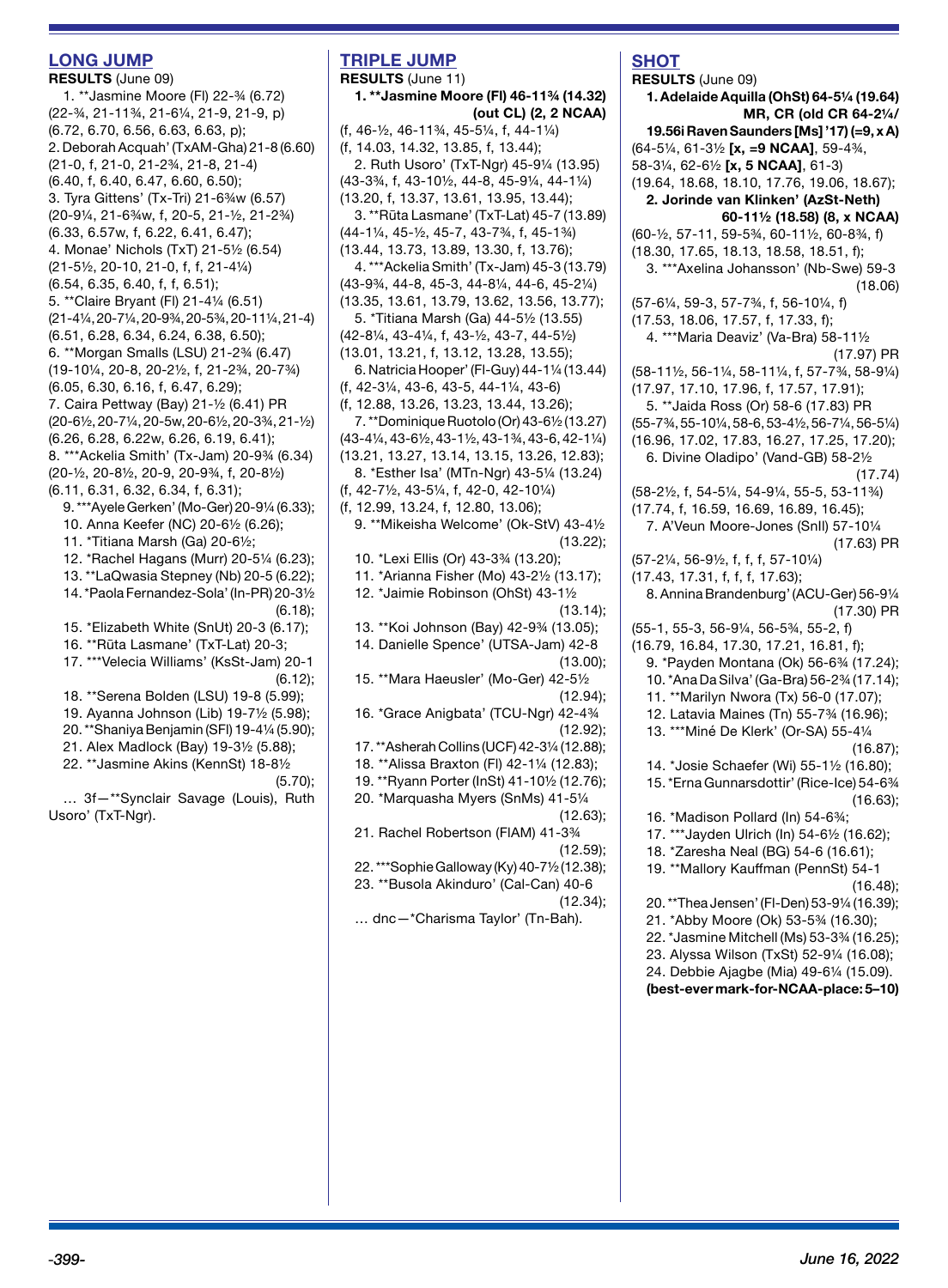#### **DISCUS**

**RESULTS** (June 11) 1. Jorinde Van Klinken' (AzSt-Neth) 203-11 (62.16) (188-11, f, 190-6, f, 203-11, 194-3) (57.59, f, 58.06, f, 62.16, 59.20); 2. Alexandra Emilianov' (Ks-Mol) 191-9 (58.44) (181-8, 186-10, 185-1, 185-8, 191-9, f) (55.39, 56.95, 56.41, 56.61, 58.44, f); 3. \*Malin Smith (TxT) 186-3 (56.78) (f, 186-3, f, f, f, f) (f, 56.78, f, f, f, f); 4. Lauren Jones (Ok) 181-11 (55.45) (180-11, 181-11, 169-11, 173-10, 176-7, f) (55.14, 55.45, 51.79, 52.99, 53.82, f); 5. Seasons Usual (TxT) 181-7 (55.36) (181-7, 180-0, 164-11, f, f, f) (55.36, 54.87, 50.27, f, f, f); 6. \*\*\*Shelby Frank (Mn) 180-0 (54.87) (156-3, 177-9, 152-6, 165-2, 174-3, 180-0) (47.64, 54.18, 46.49, 50.34, 53.11, 54.87); 7. Debbie Ajagbe (Mia) 179-2 (54.63) (179-2, 164-2, 176-11, f, 173-4, 170-6) (54.63, 50.05, 53.93, f, 52.84, 51.97); 8. \*Emily March (IaSt) 178-3 (54.35) (f, 173-10, 178-1, 178-3, 174-0, f) (f, 52.99, 54.29, 54.35, 53.05, f); 9. \*\*Jaida Ross (Or) 176-8 (53.84); 10. Divine Oladipo' (Vand-GB) 176-4 (53.74); 11. \*Essence Henderson (VaT) 175-10 (53.60); 12. Alyssa Wilson (TxSt) 175-8 (53.54); 13. \*Kaia Harris (Pur) 175-0 (53.34); 14. Corinne Jemison (Mi) 174-7 (53.22); 15. \*Ashley Anumba (Va) 171-5 (52.24); 16. \*\*Amani Heaven (FlSt) 171-5 (52.24); 17. \*\*Maura Huwalt (Aub) 164-4 (50.10); 18. Gabrielle Bailey' (Kent-Jam) 164-4 (50.10); 19. \*Sable Lohmeier (BYU) 164-3 (50.07); 20. \*Beatrice Asomaning (Wa) 155-2 (47.31); 21. \*\*Adrienne Adams (UCF) 151-1 (46.06); 22. Kristian Jackson (SEnLa) 148-7 (45.29); … 3f—\*\*\*\*Cierra Jackson (Fres), \*\*Jayden Ulrich (In).

# **HAMMER**

**RESULTS** (June 09) **1. Camryn Rogers' (Cal-Can) 254-10 (77.67) CR (old CR 250-10/76.46 Rogers '22) (9, x W)**  (245-9 **[x, 5 C]**, 246-5 **[x, 4 C]**, 245-0 **[x, 9 C]**, 245-9 **[x, 6 C]**, 254-10, 249-0 **[x, 3 C]**) (74.90, 75.11, 74.69, 74.92, 77.67, 75.91); **2. Alyssa Wilson (TxSt) 245-4 (74.78) AmCR (old AmCR 244-6/74.53 Maggie Ewen [AzSt] '18) (8, x A; 2, 7 C)**  (f, 245-4, 244-7 [**x, 9 C; 2, x AmC**], f, 239-8, 237-7) (f, 74.78, 74.55, f, 73.06, 72.42); **3. Beatrice Llano' (AzSt-Nor) 236-6 (72.10) NR (9, x C)** (217-5, 222-0, f, 224-8, 236-6, 229-10) (66.27, 67.68, f, 68.49, 72.10, 70.07); 4. \*\*Sara Killinen' (VaT-Fin) 233-0 (71.02) PR (233-0, 222-1, 220-0, f, f, f) (71.02, 67.69, 67.06, f, f, f); 5. \*Shelby Moran (AzSt) 231-7 (70.58) PR (225-9, 229-4, 224-11, f, 231-7, 220-10) (68.82, 69.91, 68.55, f, 70.58, 67.31); 6. \*Jalani Davis (Ms) 228-1 (69.53) PR (215-2, 228-1, f, 214-4, f, 223-8) (65.59, 69.53, f, 65.32, f, 68.19); 7. \*Anna Purchase' (Cal-GB) 227-6 (69.34) (f, 227-6, f, f, f, 224-6) (f, 69.34, f, f, f, 68.44); 8. \*Madi Malone (Aub) 227-1 (69.22) (227-1, f, 223-7, 219-0, 221-4, 222-7) (69.22, f, 68.16, 66.77, 67.47, 67.85); 9. Jillian Shippee (NC) 224-3 (68.36); 10. Rachel Tanczos (NDm) 220-11 (67.35) PR; 11. Lauren Jones (Ok) 219-8 (66.95); 12. Debbie Ajagbe (Mia) 218-5 (66.59) PR; 13. Kaila Butler' (BG-Can) 216-11 (66.13); 14. \*\*Tara Simpson-Sullivan' (Rice-GB) 216-1 (65.86); 15. Amy Phillips' (NDSt-GB) 215-0 (65.53); 16. Joy McArthur' (USC-Jpn) 214-8 (65.45); 17. Shauniece O'Neal (SnIl) 212-8 (64.83); 18. \*Jasmine Mitchell (Ms) 211-3 (64.38); 19. DeeNia McMiller (Mem) 211-2 (64.36); 20. Elisia Lancaster (SnIl) 210-7 (64.20); 21. \*\*Tess Keyzers (Mn) 209-0 (63.70); 22. Emily Mikoud (Army) 208-1 (63.43); 23. \*Mayyi Mahama (Penn) 204-6 (62.33); … 3f—Jade Gates (Ky). **(best-ever mark-for-NCAA-place: 1–10)**

# **JAVELIN**

**RESULTS** (June 09) 1. Ashton Riner (BYU) 191-1 (58.24) (191-1, 187-1, 182-7, 177-4, f, 176-9) (58.24, 57.02, 55.65, 54.07, f, 53.88); 2. \*\*Maddie Harris (Nb) 189-3 (57.69) (158-4, 157-11, 189-3, f, f, f) (48.26, 48.13, 57.69, f, f, f); 3. \*Madison Wiltrout (NC) 185-3 (56.46) (167-6, 178-3, 173-0, 168-0, 185-3, 183-4) (51.06, 54.33, 52.75, 51.20, 56.46, 55.88); 4. \*\*Rhema Otabor' (FlInt-Bah) 183-5 (55.92) (165-0, 183-5, f, 173-7, 179-7, f) (50.30, 55.92, f, 52.91, 54.75, f); 5. Sara Zabarino' (FlSt-Ita) 182-5 (55.61) (174-7, 177-0, 182-5, 173-3, 167-6, f) (53.23, 53.96, 55.61, 52.81, 51.06, f); 6. \*\*Kate Joyce (Prin) 179-5 (54.68) PR (154-3, 170-3, 179-5, f, 166-7, 176-3) (47.03, 51.91, 54.68, f, 50.77, 53.73); 7. Virginia Miller (Stan) 177-7 (54.12) (161-6, f, 177-7, 174-0, 168-4, f) (49.22, f, 54.12, 53.05, 51.32, f); 8. \*\*\*Valentina Barrios Bornacelli' (WaSt-Col) 177-3 (54.03) PR (167-6, 172-4, 177-3, 170-5, 168-0, 161-7) (51.07, 52.53, 54.03, 51.95, 51.21, 49.27); 9. \*Sophia Rivera' (Mo-PR) 176-9 (53.87); 10. Kari Wolfe (NDSt) 175-8 (53.55); 11. Kelechi Nwanaga' (FlSt-Ngr) 175-1 (53.37); 12. Ashley Carter (Aub) 174-9 (53.26); 13. \*\*Dana Baker (Duke) 172-1 (52.47) PR; 14. \*\*Mirta Kulisic' (Nb-Cro) 171-9 (52.35); 15. \*\*\*Katelyn Fairchild (TxAM) 170-7 (52.00); 16. \*\*\*Lianna Davidson' (TxAM-Aus) 170-7 (51.99); 17. Madison Smith (PennSt) 167-11 (51.18); 18. Alexis McAllister (BYU) 166-4 (50.71); 19. \*Ava Curry (Mo) 166-0 (50.60); 20. Samantha Zelden (Al) 165-9 (50.53); 21. \*\*Leonie Troeger' (Cinc-Ger) 165-2 (50.34); 22. \*\*Arianne Morais' (UTEP-Nor) 164-11 (50.26); 23. \*\*Shaniya Holley (Aub) 158-4 (48.26); 24. Erin McMeniman (Brown) 151-4 (46.12). **(best-ever mark-for-NCAA-place: 10)**